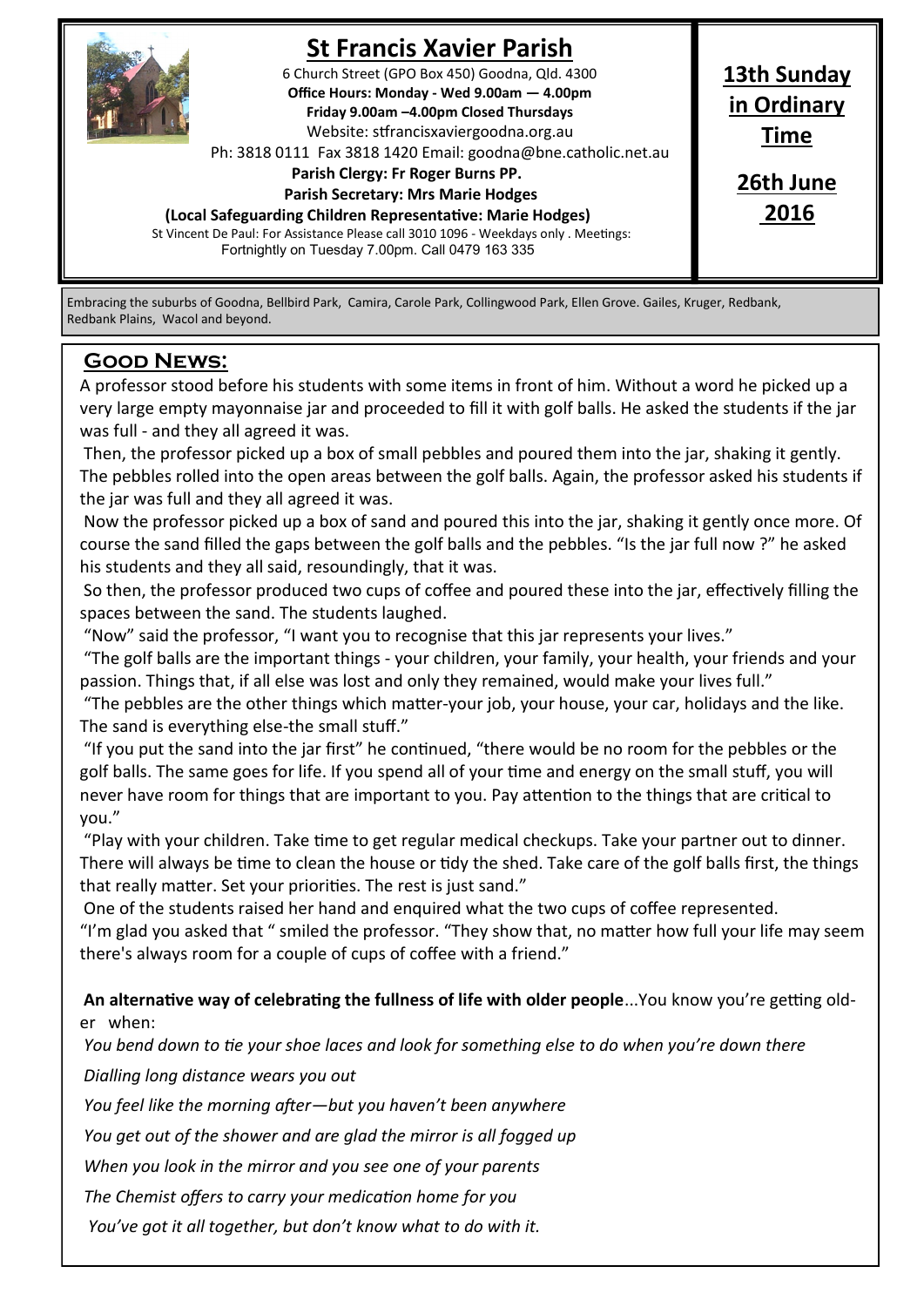**CONGRATULATIONS to the young people Confirmed last week.** Thirty-two young people this week received the Sacrament of Confirmation from Bishop Joseph. Please keep these youngsters in your prayers. Some of them will next month begin their preparation for the Sacrament of First Eucharist.

**Food in Church** A plea to any parents who bring biscuits or food to Church to keep the children happy during Mass. We ask you **not to do so** for two very good reasons: Firstly the mess left behind has to be cleaned up by cleaners and other parishioners, and secondly it is one way of encouraging vermin into the building.

**All Ministers** are asked to make a date in your diary for an afternoon of reflection and updating of procedures on **Saturday 16th July at 2.00pm.** This will be the time that potential new ministers will be instructed in the ministry of the Word and Ministers of Communion. If you are unable to make this day, please let Fr Roger know, whether you wish to continue in the ministry.

**Planned Giving Envelopes** are available for collection from the Pergola from this weekend. Can you please check the address on your box as for some reason the system has picked up some incorrect or old addresses as well as current ones when I was doing the labels. If you find a discrepancy please ring the office and let me know. Also some of you have different numbers again, the reason for this is some people have opted out of the envelope way of giving as well as some that were not being used therefore making that number available so to keep things tidy new numbers are allocated.

**Marie**

**Safeguarding Children and Vulnerable Adults** On Wednesday of last week the parish underwent an audit in connection with the Archdiocesan Policy. We await the report which is being drawn up by an external body for the Archdiocese.

Currently the Archbishop is in Rome at a meeting concerning safeguarding and the policies regarding abuse issues. The Church has shown that one of its priorities is the safeguarding of all members. The policy implemented by the Archdiocese is meant to protect children, vulnerable adults and those who minister to them.

So we remind **All Volunteers** who have given details of their Blue Card to the Office, please call in at the sacristy. You need to collect a copy of the Archdiocesan Code of Ethical Behaviour Document– you sign one copy and keep the other for yourself.

**Pope Francis on Reconciliation and Mercy:** In this Jubilee Year of Mercy an opportunity is being offered for people of the Ipswich Catholic Community and other parishes within the deanery to gather to listen to a presentation on the topic of Reconciliation and Mercy. The facilitator for this gathering will be Fr Anthony Mellor who is currently working as the Parish Priest of Clayfield, as well as Academic Dean of the Seminary and the Theological Advisor to Brisbane Catholic Education. Fr Anthony will open up the understanding of the Jubilee Year of Mercy and what it means for us today. There will be two sessions to choose from and both will be held on Thursday 7th July in St Joseph's church, Pine Mountain Road, North Ipswich. The first session is offered from 3.30pm to 5.00pm and repeated from 6.30pm to 8.00pm. We ask that you RSVP to St Mary's Parish office on 3281 2133 by the 5th July so we have an idea on numbers attending.

# **Catholic Mission: Our Parish will conduct the Catholic Mission Church appeal on July 9/10**

Two weeks from now, our parish will hear about the good news of the work of the Catholic Church in Cambodia. Like the call to discipleship, we do not want you to rush into making a response. We invite you to pray about it and respond according to what you can share for the good news to continue to grow and serve many more people around the world, including us here in Australia. May our response allow us to experience true freedom leading us to depend on the Spirit who will keep us away from the dangers of yielding to selfindulgence (Gal 5:16).

**Anna Jimenez, QLD Parish Appeal Coordinator**

**Humour** St. Peter greeted a Minister and a Politician and gave them their room assignments. "Pastor, here are the keys to one of our nicest efficiency units. And for you , Mr Politician, the keys to our finest penthouse suite."

"This is unfair!" cried the minister.

"Listen," St. Peter said, "ministers are a dime a dozen up here, but this is the first politician we've ever seen."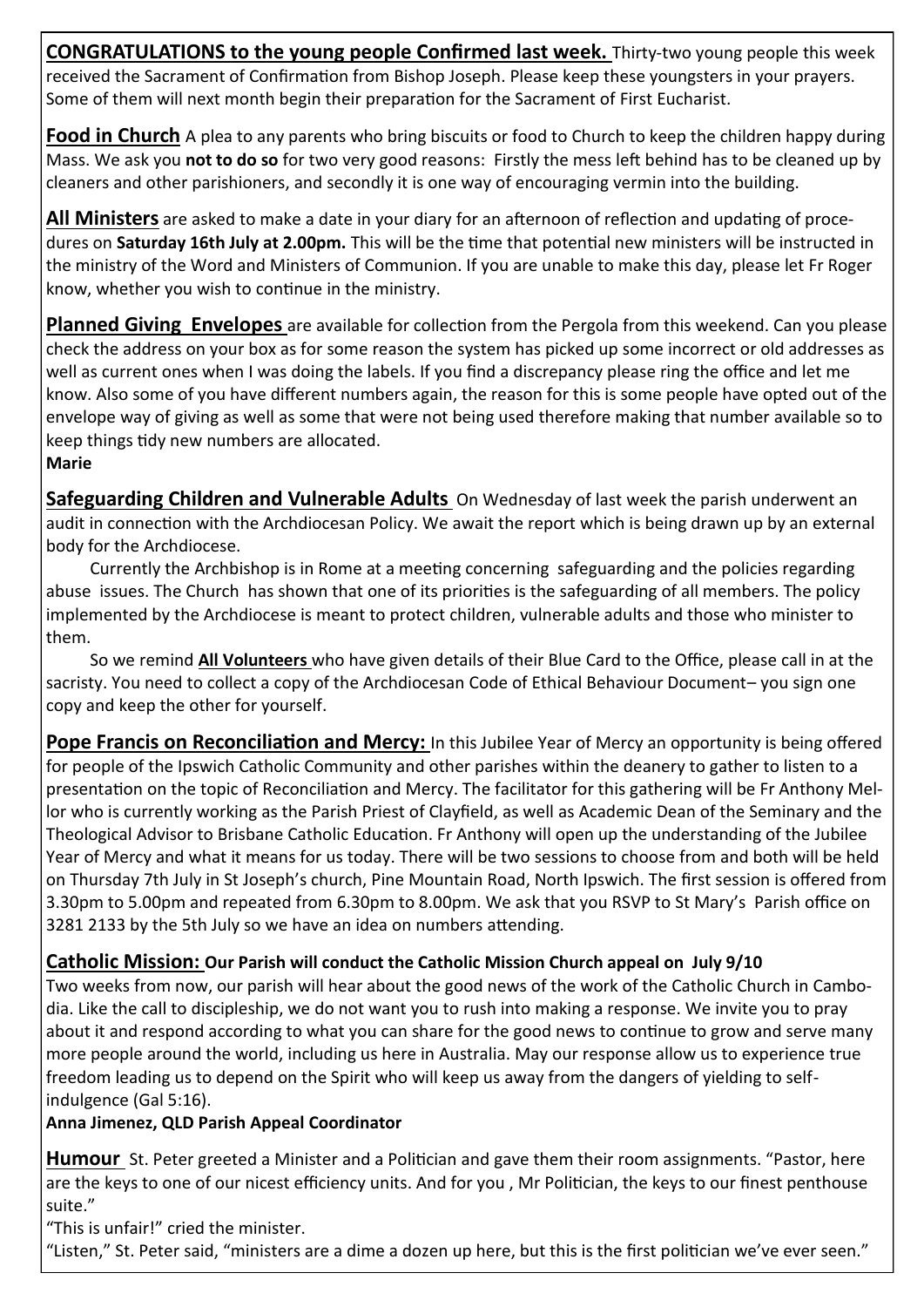#### Spirituality for Life



The voice of the Spirit speaking of gratitude, generosity, responsibility and increase



*Each one of you has received a special grace, so, like good stewards responsible for all these varied graces of God, put it out at the service of others." (1 Peter 4:10)*

#### **June 26, 2016 13th Sunday in Ordinary Time**

*"For you were called to freedom, brothers and sisters. But do not use this freedom as an opportunity for the flesh; rather serve one another through love." GA-LATIANS 5:13* We like to celebrate the fact that we are free to "live the good life." But Jesus calls us to a different kind of free-dom. St. Paul reminds us that

Jesus sets us free so that we can serve one another, share our gifts and promote God's work here on earth to glorify His name and not honour our-selves.

*(Accessed on 14 June 2016 from http://archstl.org/stewardship/page/bulletin-inserts)* 

## **SAFEGUARDING CHIULDREN & VULNERABLE ADULTS PREVENTION & PROTECTION POLICY**

**...for it is to such as these that the kingdom of God belongs. Mark 10:14** 

# **The Archdiocese of Brisbane holds that children, young people and vulnerable adults are a gift from God with an intrinsic right to dignity of life, respect and security from physical and emotional harm.**

**They are to be treasured nurtured and safeguarded by all.**

This means that everyone in the church must ensure that the fundamental rights of children are respected. This will be achieved through the development of respectful relationships and a commitment to safety embracing appropriate boundaries, behaviours and practices, in accordance with the Archdiocesan *Code of Ethical Behaviour* and adherence to legislative imperatives of the State.

#### **This policy applies to Clergy, Religious, Staff, Parishioners, Volunteers, students on placement and Visitors to our sites.**

In order to support this policy it is mandatory that all Parishes and Agencies of the Archdiocese engage in the following four strategies:

- 1. safe recruitment and selection practices—helping prevent those who pose a risk to children from holding positions of trust;
- 2. adhering to the *Code of Ethical Behaviour*—having clear guidelines that set out what is and is not acceptable behaviour as an essential part of keeping children safe;
- 3. operating safe activities for children—can help ensure a safe environment for children;
- 4. mandatory reporting of harm or suspected harm.

The Archdiocese is committed to safeguarding children through vigilant prevention and protection practices as prescribed by the Australian Catholic Bishops' Conference and legislation.

1 Avanding

**Most Rev Mark Coleridge DD Archbishop of Brisbane.**